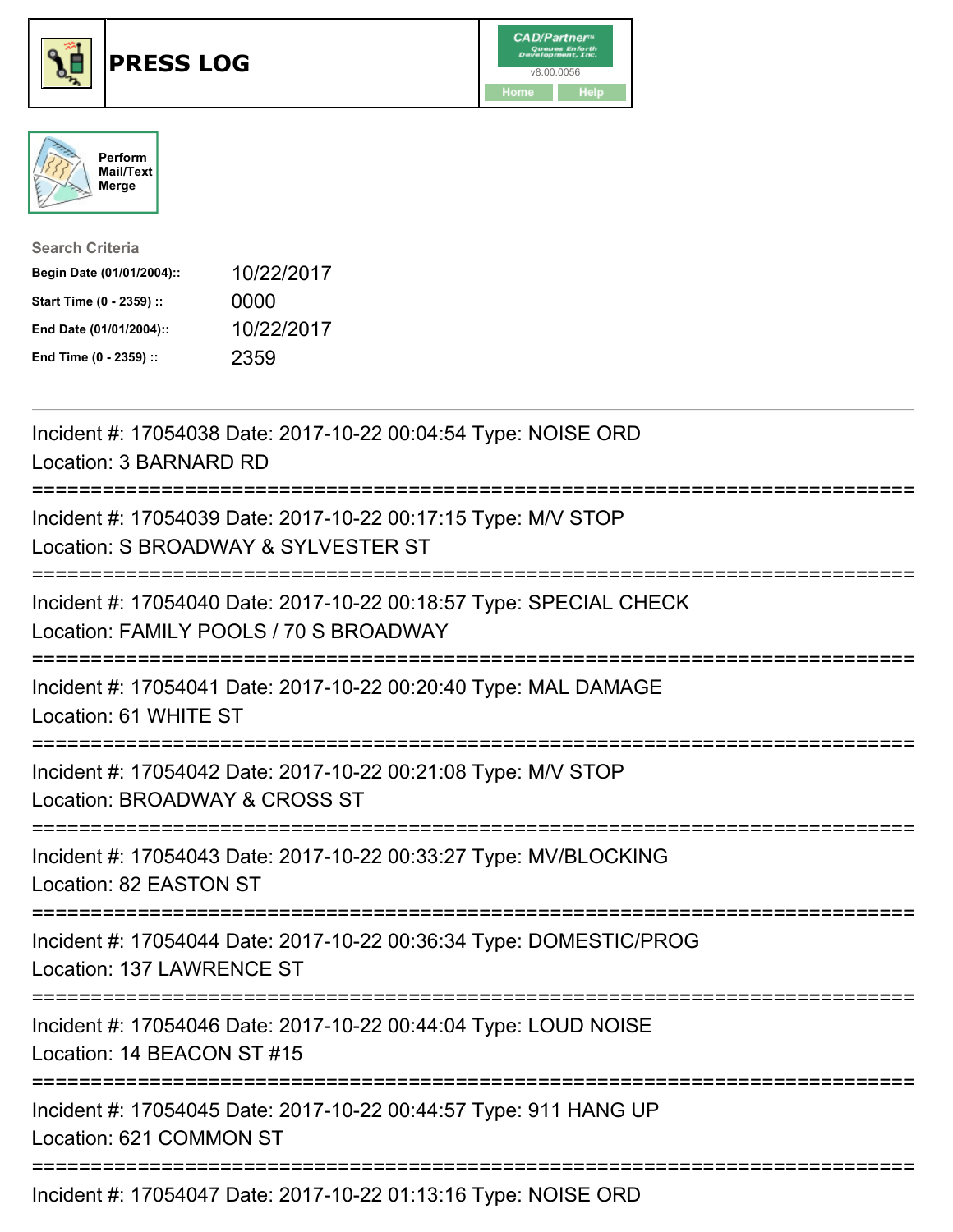Location: 21 PLEASANT TER

| Incident #: 17054048 Date: 2017-10-22 01:19:03 Type: MEDIC SUPPORT<br>Location: BRITISH CLUB / 80 CAMBRIDGE ST                |
|-------------------------------------------------------------------------------------------------------------------------------|
| Incident #: 17054049 Date: 2017-10-22 01:25:50 Type: LOUD NOISE<br>Location: 6 WASHINGTON WY                                  |
| Incident #: 17054051 Date: 2017-10-22 01:34:36 Type: CK WELL BEING<br>Location: 15 ADAMS ST                                   |
| Incident #: 17054050 Date: 2017-10-22 01:34:38 Type: DISTURBANCE<br>Location: 5 BENNINGTON ST FL 2                            |
| Incident #: 17054052 Date: 2017-10-22 01:38:09 Type: LOUD NOISE<br>Location: 313 HIGH ST FL 2                                 |
| Incident #: 17054054 Date: 2017-10-22 01:42:48 Type: SUS PERS/MV<br>Location: PARK ST & SARATOGA ST                           |
| Incident #: 17054053 Date: 2017-10-22 01:43:16 Type: BUILDING CHK<br>Location: S UNION ST & SALEM ST                          |
| Incident #: 17054055 Date: 2017-10-22 01:45:02 Type: NOISE ORD<br>Location: 61 OLIVE AV                                       |
| Incident #: 17054056 Date: 2017-10-22 01:46:37 Type: ALARM/BURG<br>Location: TOP DONUT / 123 LAWRENCE ST                      |
| Incident #: 17054057 Date: 2017-10-22 01:49:35 Type: DISTURBANCE<br>Location: CENTRAL CATHOLIC HIGH SCHOOL / 300 HAMPSHIRE ST |
| Incident #: 17054058 Date: 2017-10-22 01:56:33 Type: NOISE ORD<br>Location: 165 SARATOGA ST FL 1                              |
| Incident #: 17054059 Date: 2017-10-22 01:58:55 Type: M/V STOP<br>Location: COMMON ST & LAWRENCE ST                            |
| Incident #: 17054060 Date: 2017-10-22 02:01:33 Type: M/V STOP<br>Location: BRADFORD ST & HAMPSHIRE ST                         |
| Incident #: 17054061 Date: 2017-10-22 02:05:47 Type: M/V STOP                                                                 |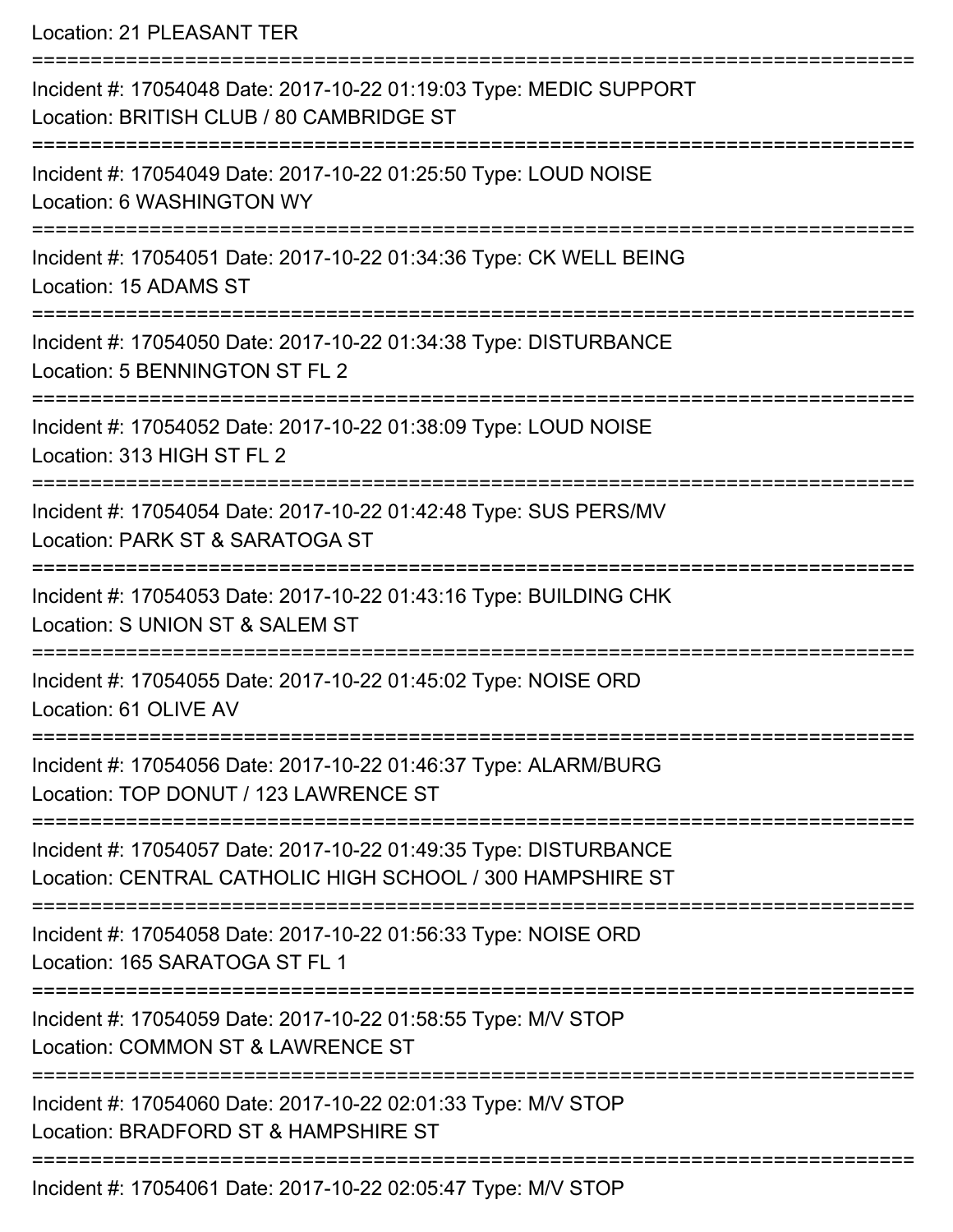| Incident #: 17054062 Date: 2017-10-22 02:08:17 Type: M/V STOP<br>Location: BROADWAY & HAVERHILL ST          |
|-------------------------------------------------------------------------------------------------------------|
| Incident #: 17054063 Date: 2017-10-22 02:15:01 Type: MEDIC SUPPORT<br>Location: 34 BERKELEY ST #23 FL 2     |
| Incident #: 17054064 Date: 2017-10-22 02:18:16 Type: M/V STOP<br>Location: GRAFTON ST & WINTHROP AV         |
| Incident #: 17054065 Date: 2017-10-22 02:22:45 Type: NOISE ORD<br>Location: 353 ELM ST #402 FL 4            |
| Incident #: 17054066 Date: 2017-10-22 02:22:52 Type: NOISE ORD<br>Location: 23 SHAWSHEEN RD                 |
| Incident #: 17054067 Date: 2017-10-22 02:23:42 Type: FIGHT<br>Location: 74 SALEM ST                         |
| Incident #: 17054068 Date: 2017-10-22 02:28:23 Type: ALARM/BURG<br>Location: POLLO TIPICO / 190 LAWRENCE ST |
| Incident #: 17054069 Date: 2017-10-22 02:41:02 Type: M/V STOP<br>Location: LAWRENCE ST & MARION AV          |
| Incident #: 17054070 Date: 2017-10-22 02:42:40 Type: M/V STOP<br>Location: CEDAR ST & HAMPSHIRE ST          |
| Incident #: 17054071 Date: 2017-10-22 02:48:20 Type: LOUD NOISE<br>Location: 118 EVERETT ST                 |
| Incident #: 17054072 Date: 2017-10-22 02:54:08 Type: B&E/MV/PAST<br>Location: 10 BUTLER ST FL 3             |
| Incident #: 17054073 Date: 2017-10-22 02:57:19 Type: NOISE ORD<br>Location: 353 ELM ST #402 FL 4            |
| Incident #: 17054074 Date: 2017-10-22 02:59:25 Type: M/V STOP<br>Location: 201 HAVERHILL ST                 |
| Incident #: 17054076 Date: 2017-10-22 02:59:52 Type: GENERAL SERV                                           |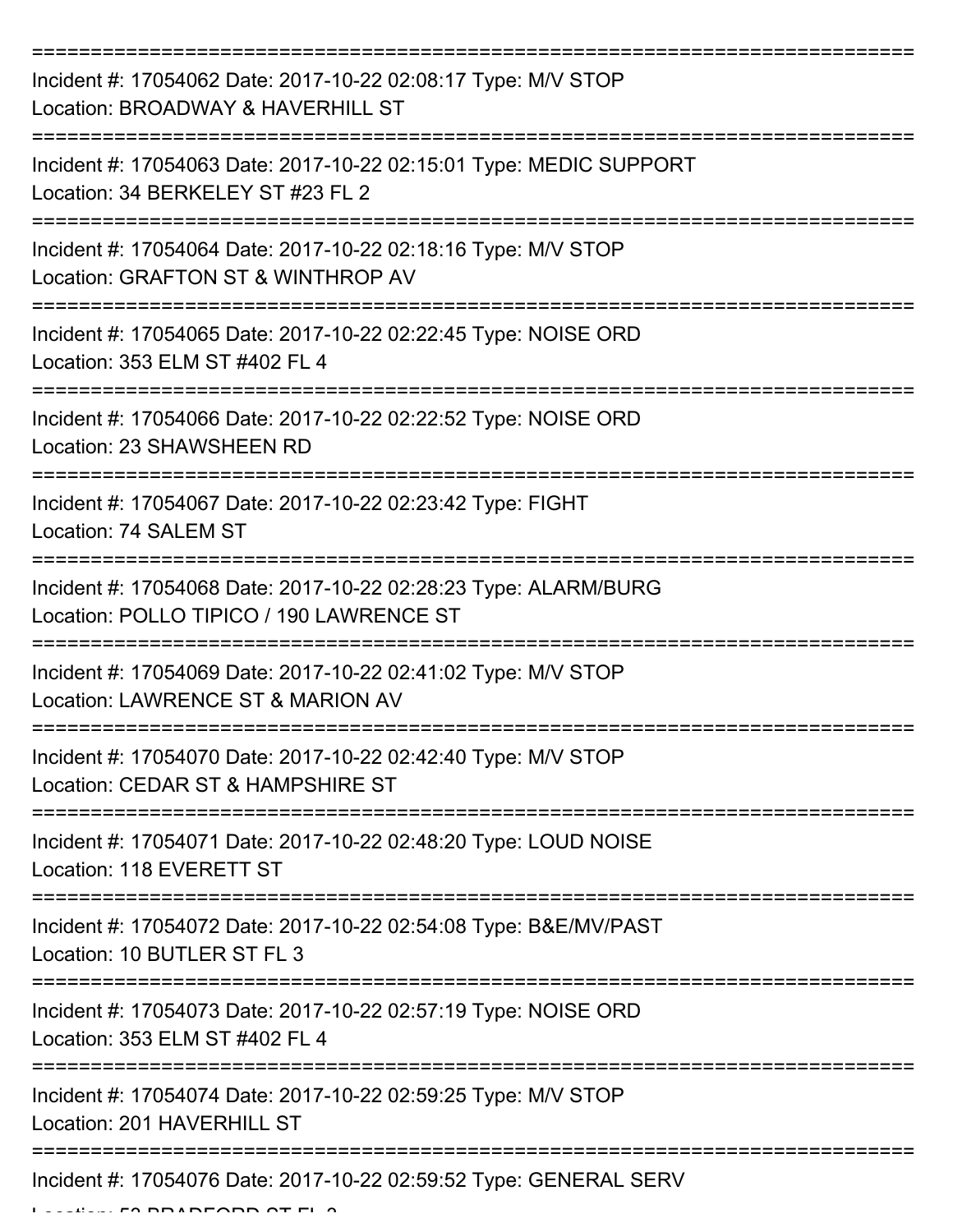| Incident #: 17054075 Date: 2017-10-22 03:00:08 Type: M/V STOP<br>Location: MARLBORO ST & S UNION ST            |
|----------------------------------------------------------------------------------------------------------------|
| Incident #: 17054077 Date: 2017-10-22 03:07:29 Type: M/V STOP<br>Location: 205 BROADWAY                        |
| Incident #: 17054078 Date: 2017-10-22 03:09:10 Type: AUTO ACC/UNK PI<br>Location: 121 WILLOW ST                |
| Incident #: 17054079 Date: 2017-10-22 03:12:21 Type: M/V STOP<br>Location: BROADWAY & LOWELL ST                |
| Incident #: 17054080 Date: 2017-10-22 03:15:17 Type: TOW OF M/V<br>Location: TRESPASS / 2 INMAN ST             |
| Incident #: 17054081 Date: 2017-10-22 03:16:26 Type: SUS PERS/MV<br>Location: 318 AMES ST                      |
| Incident #: 17054082 Date: 2017-10-22 03:18:33 Type: ALARM/BURG<br>Location: WAO GRILL / 658 HAVERHILL ST      |
| Incident #: 17054083 Date: 2017-10-22 03:19:41 Type: 209A/VIOLATION<br>Location: 26 KRESS ST                   |
| Incident #: 17054084 Date: 2017-10-22 03:46:29 Type: ALARM/BURG<br>Location: EL MERCADO GROCERY / 49 WALNUT ST |
| Incident #: 17054085 Date: 2017-10-22 03:53:58 Type: M/V STOP<br>Location: APPLETON ST & METHUEN ST            |
| Incident #: 17054086 Date: 2017-10-22 03:59:13 Type: M/V STOP<br>Location: BROADWAY & PARK ST                  |
| Incident #: 17054087 Date: 2017-10-22 04:02:27 Type: M/V STOP<br>Location: BROADWAY & CROSS ST                 |
| Incident #: 17054088 Date: 2017-10-22 04:15:55 Type: DISORDERLY<br>Location: 229 JACKSON ST                    |
| Incident #: 17054089 Date: 2017-10-22 04:21:55 Type: TOW OF M/V                                                |

Location: TDECDACC / 151 BEACON AV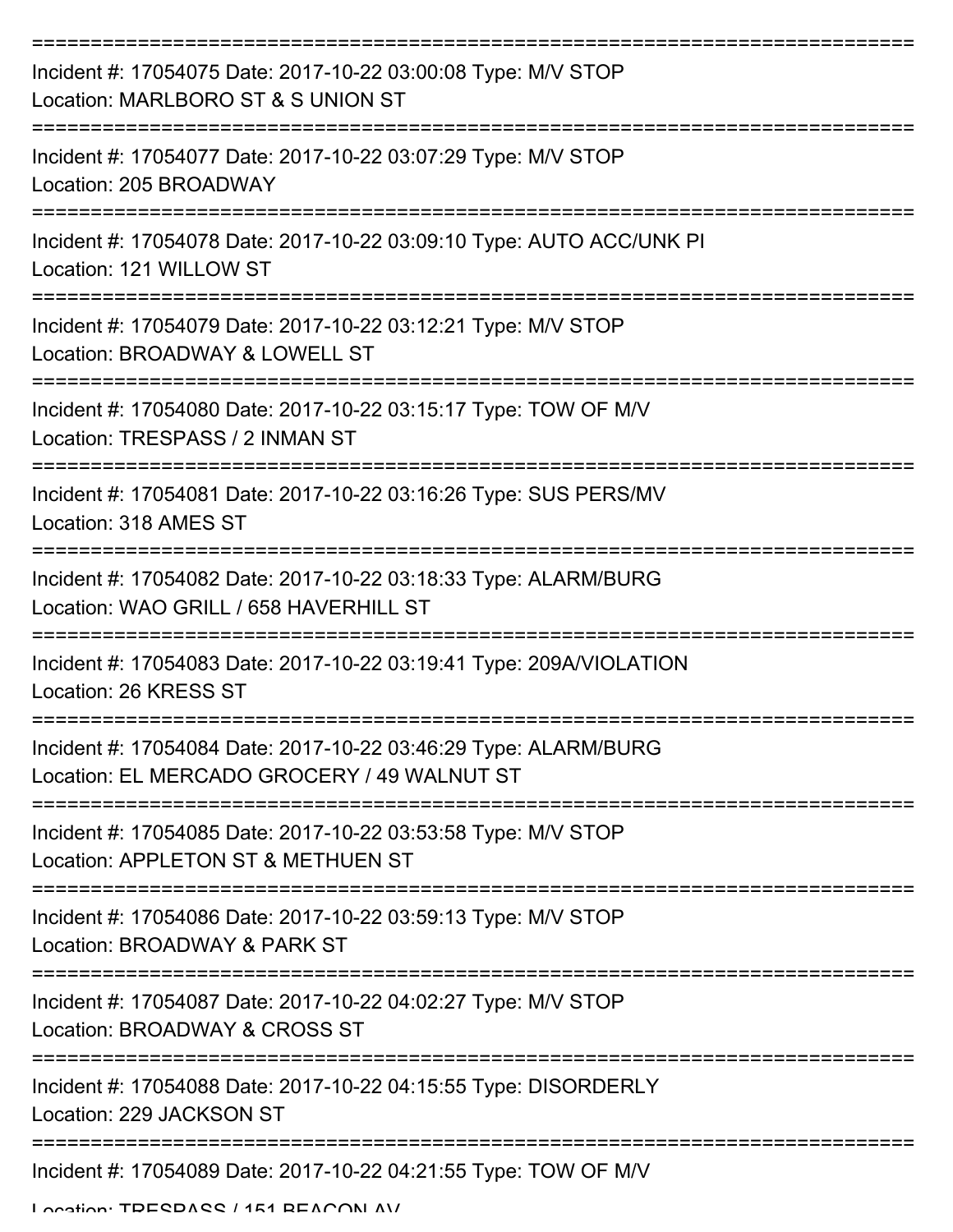| Incident #: 17054090 Date: 2017-10-22 04:26:05 Type: SUS PERS/MV<br>Location: 164 WILLOW ST             |
|---------------------------------------------------------------------------------------------------------|
| Incident #: 17054091 Date: 2017-10-22 04:41:26 Type: NOISE ORD<br>Location: 17 CROSBY ST FL 3           |
| Incident #: 17054092 Date: 2017-10-22 04:49:32 Type: LOUD NOISE<br>Location: 65 THORNDIKE ST            |
| Incident #: 17054093 Date: 2017-10-22 04:59:18 Type: LOUD NOISE<br>Location: 42 CANTON ST               |
| Incident #: 17054094 Date: 2017-10-22 05:07:31 Type: SUS PERS/MV<br>Location: 120 MAPLE ST              |
| Incident #: 17054095 Date: 2017-10-22 05:10:27 Type: CK WELL BEING<br>Location: ANDOVER ST & PARKER ST  |
| Incident #: 17054096 Date: 2017-10-22 05:11:59 Type: CK WELL BEING<br>Location: AMESBURY ST & COMMON ST |
| Incident #: 17054097 Date: 2017-10-22 05:12:58 Type: SUS PERS/MV<br>Location: 370 BROADWAY              |
| Incident #: 17054098 Date: 2017-10-22 05:21:22 Type: MAL DAMAGE<br>Location: 11 GREEN ST                |
| Incident #: 17054099 Date: 2017-10-22 05:24:20 Type: DISTURBANCE<br>Location: 95 WEARE ST               |
| Incident #: 17054100 Date: 2017-10-22 05:42:48 Type: M/V STOP<br>Location: BROADWAY & CROSS ST          |
| Incident #: 17054101 Date: 2017-10-22 07:17:15 Type: MAL DAMAGE<br>Location: 55 AUBURN ST               |
| Incident #: 17054102 Date: 2017-10-22 07:20:41 Type: PARK & WALK<br>Location: 205 BROADWAY              |
| Incident #: 17054103 Date: 2017-10-22 07:22:20 Type: TEST QED<br>Location: 8 AVON ST FL 3               |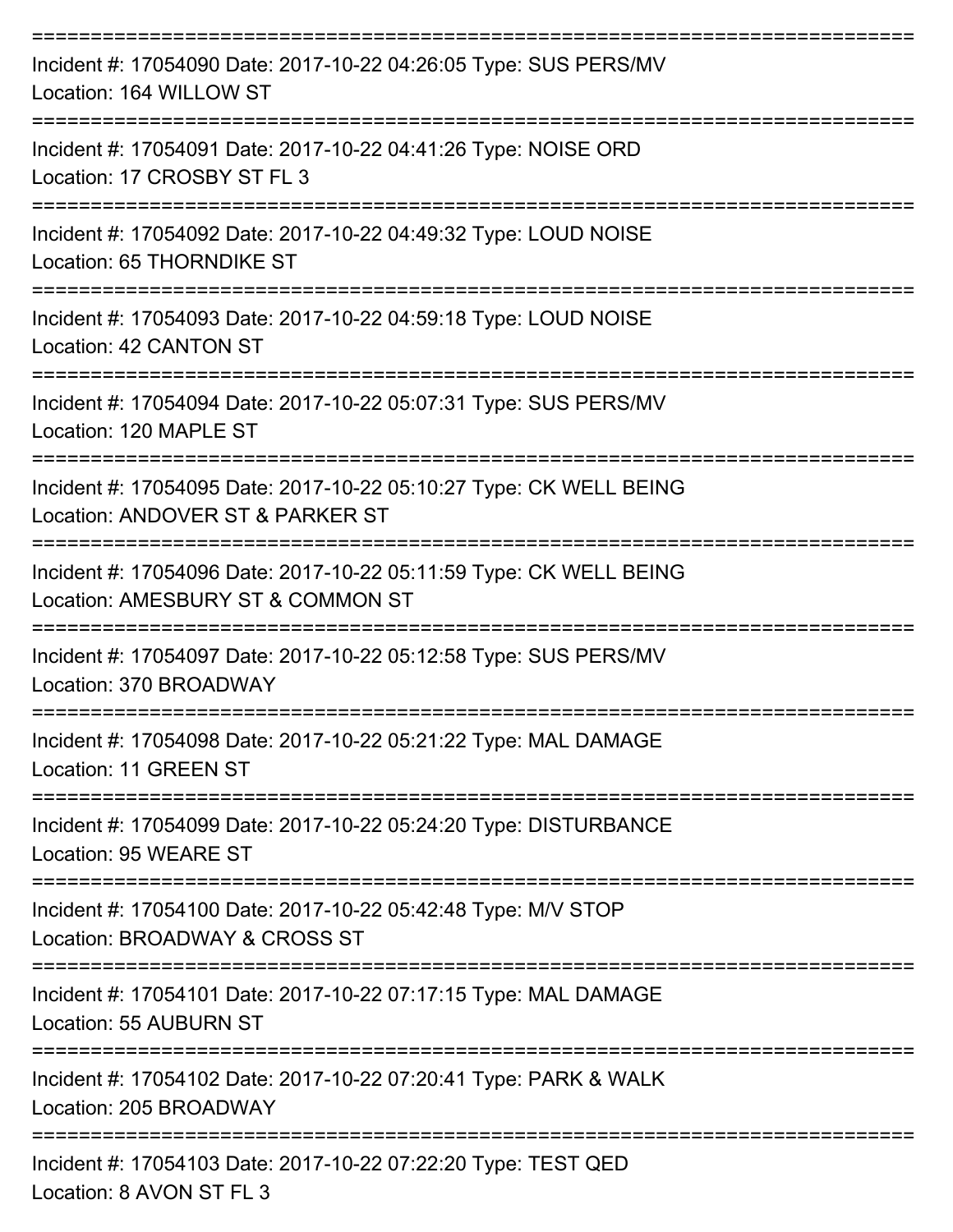| Incident #: 17054104 Date: 2017-10-22 07:52:08 Type: STOL/MV/PAS<br>Location: 17 BIRCH ST                                              |
|----------------------------------------------------------------------------------------------------------------------------------------|
| Incident #: 17054105 Date: 2017-10-22 08:01:42 Type: ALARM/BURG<br>Location: 73 WINTHROP AV                                            |
| Incident #: 17054106 Date: 2017-10-22 08:03:49 Type: UNWANTEDGUEST<br>Location: 40 AMES ST FL 3<br>=================================== |
| Incident #: 17054107 Date: 2017-10-22 08:40:43 Type: MEDIC SUPPORT<br>Location: 110 AMES ST                                            |
| Incident #: 17054108 Date: 2017-10-22 08:48:00 Type: MEDIC SUPPORT<br>Location: MCDONALDS / 50 BROADWAY                                |
| Incident #: 17054109 Date: 2017-10-22 08:52:29 Type: B&E/MV/PAST<br>Location: 113 EMMETT ST                                            |
| Incident #: 17054110 Date: 2017-10-22 09:12:56 Type: UNWANTEDGUEST<br>Location: 276 HAMPSHIRE ST #APT FL 1STFL                         |
| Incident #: 17054111 Date: 2017-10-22 10:21:18 Type: M/V STOP<br>Location: E VALLEY & HAMPSHIRE                                        |
| Incident #: 17054112 Date: 2017-10-22 10:35:37 Type: M/V STOP<br>Location: FRANKLIN ST & LOWELL ST                                     |
| Incident #: 17054113 Date: 2017-10-22 10:35:55 Type: MAL DAMAGE<br>Location: 14 ORCHARD ST                                             |
| Incident #: 17054114 Date: 2017-10-22 10:42:39 Type: M/V STOP<br>Location: 17 HANCOCK ST                                               |
| Incident #: 17054115 Date: 2017-10-22 10:43:43 Type: MV/BLOCKING<br>Location: TOW / 9 SHERIDAN ST                                      |
| Incident #: 17054116 Date: 2017-10-22 10:56:23 Type: M/V STOP<br><b>Location: 1 HANCOCK ST</b>                                         |
| Incident #: 17054117 Date: 2017-10-22 11:16:25 Type: HIT & RUN M/V<br>Location: 135 MAY ST                                             |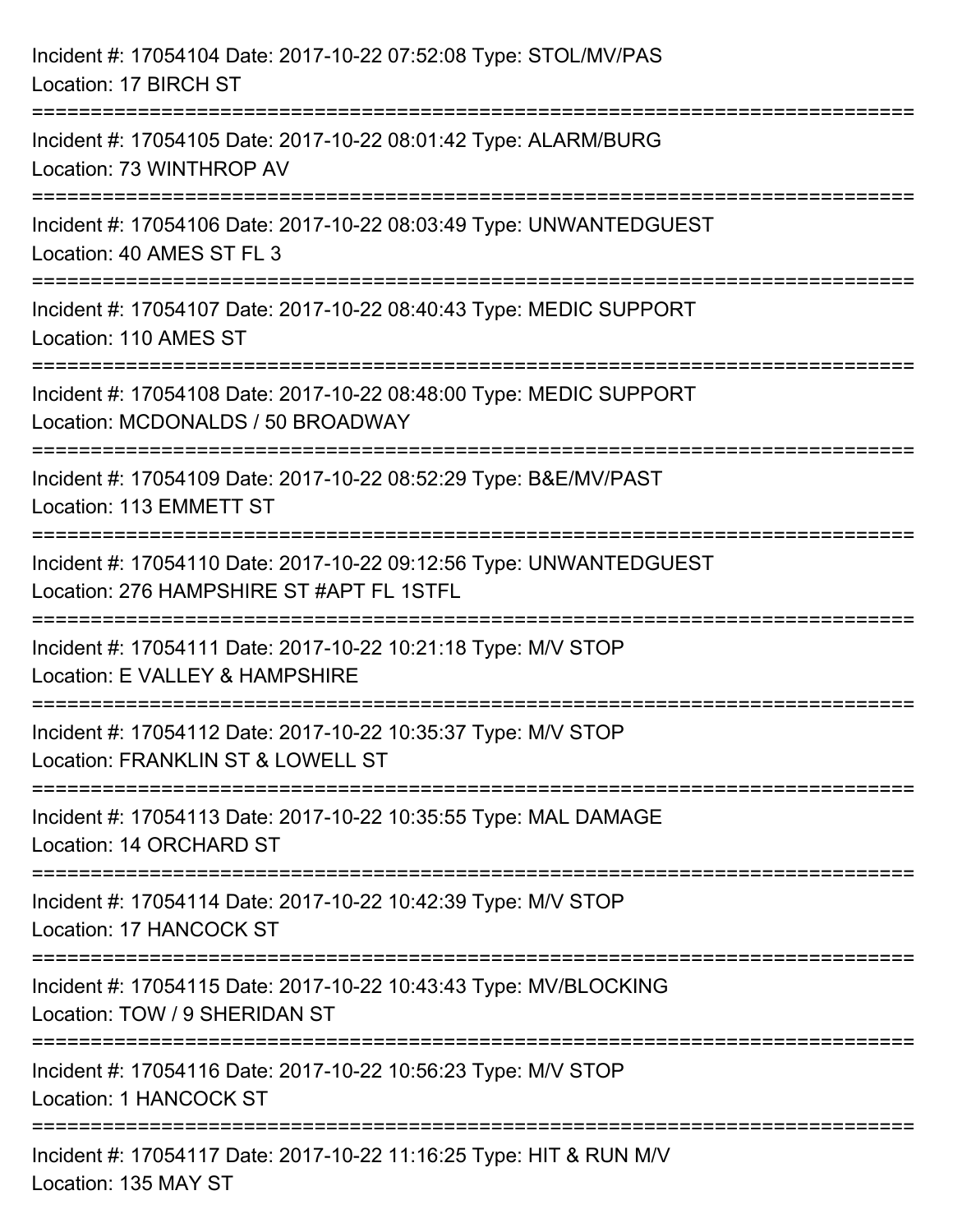| Incident #: 17054118 Date: 2017-10-22 11:16:46 Type: M/V STOP<br>Location: EASTON & SOUTH BROADWAY                                         |
|--------------------------------------------------------------------------------------------------------------------------------------------|
| Incident #: 17054119 Date: 2017-10-22 11:22:36 Type: M/V STOP<br>Location: AMESBURY ST & LEBANON ST                                        |
| Incident #: 17054120 Date: 2017-10-22 11:24:05 Type: RECOV/STOL/MV<br>Location: COLBY ST & FERRY ST<br>.---------------------------------- |
| Incident #: 17054121 Date: 2017-10-22 11:43:35 Type: SUS PERS/MV<br>Location: BRADFORD ST & FRANKLIN ST                                    |
| Incident #: 17054122 Date: 2017-10-22 12:21:35 Type: M/V STOP<br>Location: BROADWAY & CONCORD ST                                           |
| Incident #: 17054123 Date: 2017-10-22 12:22:26 Type: M/V STOP<br>Location: BROADWAY & HAVERHILL ST                                         |
| Incident #: 17054124 Date: 2017-10-22 12:34:01 Type: THREATS<br>Location: 475 BROADWAY #APT 6                                              |
| Incident #: 17054125 Date: 2017-10-22 12:38:20 Type: M/V STOP<br>Location: CHICKERING ST & WINTHROP AV                                     |
| Incident #: 17054126 Date: 2017-10-22 12:38:33 Type: ALARM/BURG<br>Location: AZEE PHARMACY / 25 MARSTON ST                                 |
| Incident #: 17054127 Date: 2017-10-22 12:44:39 Type: MAL DAMAGE<br>Location: 4 MAPLE ST                                                    |
| Incident #: 17054128 Date: 2017-10-22 12:50:42 Type: MAN DOWN<br>Location: 105 WINTHROP AV                                                 |
| Incident #: 17054129 Date: 2017-10-22 12:53:58 Type: NOISE ORD<br>Location: E HAVERHILL ST & ELM ST                                        |
| Incident #: 17054130 Date: 2017-10-22 12:55:47 Type: STOLEN PROP<br>Location: GLFH CTR / 34 HAVERHILL ST                                   |
| Incident #: 17054132 Date: 2017-10-22 13:06:58 Type: LARCENY/PAST<br>Location: LAWRENCE GENERAL HOSPITAL / 1 GENERAL ST                    |

===========================================================================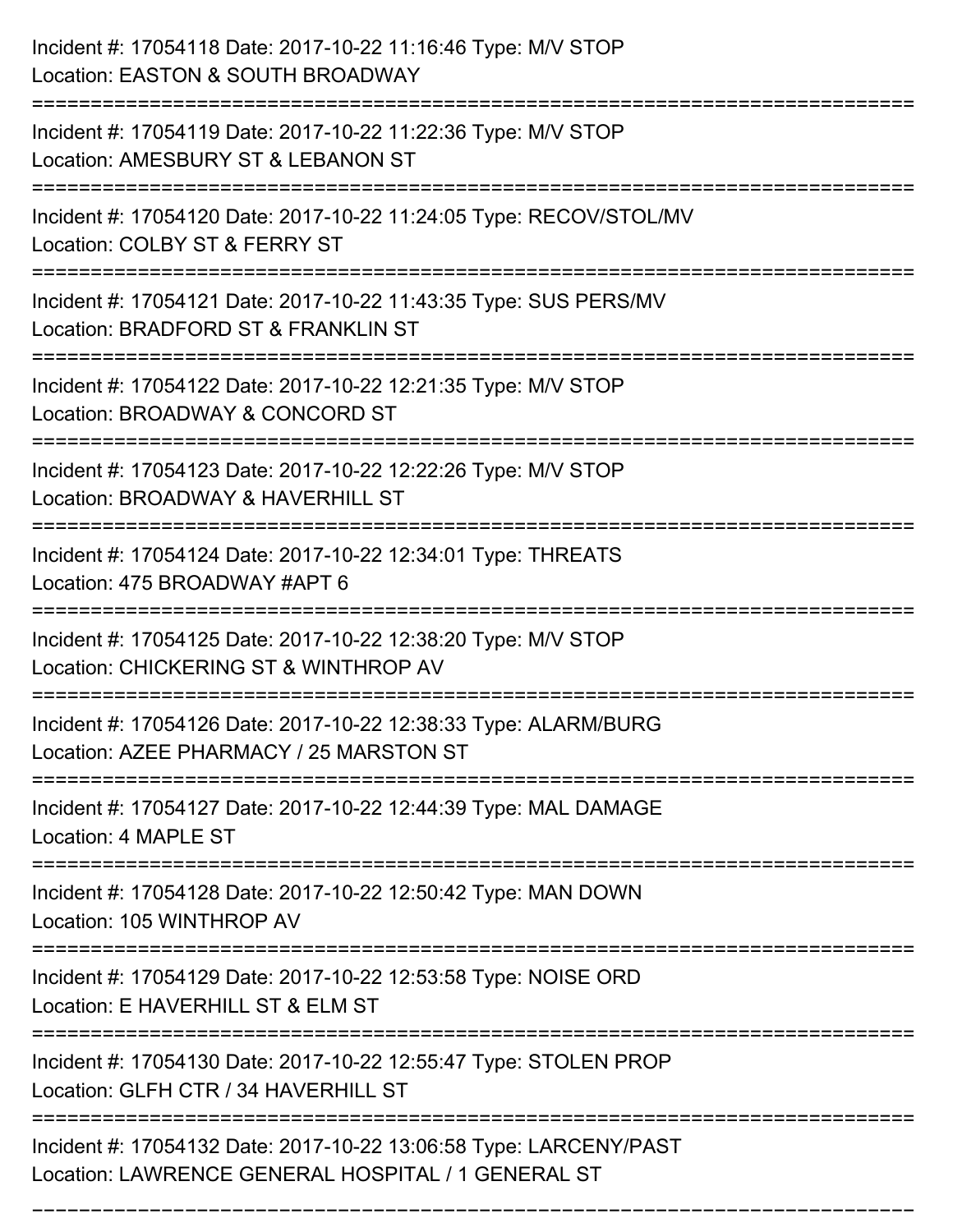| Incident #: 17054131 Date: 2017-10-22 13:07:46 Type: M/V STOP<br>Location: BROADWAY & CEDAR ST<br>======================         |
|----------------------------------------------------------------------------------------------------------------------------------|
| Incident #: 17054133 Date: 2017-10-22 13:23:03 Type: ALARM/BURG<br>Location: GUZMAN RESD / 55 STEINER ST                         |
| Incident #: 17054134 Date: 2017-10-22 13:32:00 Type: MAL DAMAGE<br>Location: 138 FRANKLIN ST<br>================================ |
| Incident #: 17054135 Date: 2017-10-22 13:40:36 Type: FRAUD<br>Location: 3 KINGSTON ST #3                                         |
| Incident #: 17054136 Date: 2017-10-22 13:59:33 Type: M/V STOP<br>Location: COMMON ST & JACKSON ST                                |
| Incident #: 17054137 Date: 2017-10-22 14:13:08 Type: DOMESTIC/PROG<br>Location: 200 PARKER ST #APT 8 FL 2NDFL                    |
| Incident #: 17054138 Date: 2017-10-22 14:49:09 Type: MISSING PERS<br>Location: 120 BRADFORD ST                                   |
| Incident #: 17054139 Date: 2017-10-22 14:55:48 Type: M/V STOP<br>Location: 34 FERN ST                                            |
| Incident #: 17054141 Date: 2017-10-22 15:02:23 Type: HARASSMENT<br>Location: 340 LAWRENCE ST FL 2NDFL                            |
| Incident #: 17054140 Date: 2017-10-22 15:03:14 Type: MEDIC SUPPORT<br>Location: 34 ALBION ST                                     |
| Incident #: 17054142 Date: 2017-10-22 15:06:30 Type: AUTO ACC/NO PI<br>Location: S BROADWAY & SALEM ST                           |
| Incident #: 17054143 Date: 2017-10-22 15:12:04 Type: STOL/MV/PAS<br>Location: 115 FERRY ST                                       |
| Incident #: 17054144 Date: 2017-10-22 15:30:16 Type: M/V STOP<br><b>Location: WATER</b>                                          |
| Incident #: 17054145 Date: 2017-10-22 15:51:29 Type: NOISE ORD<br>Location: 140 WOODLAND ST                                      |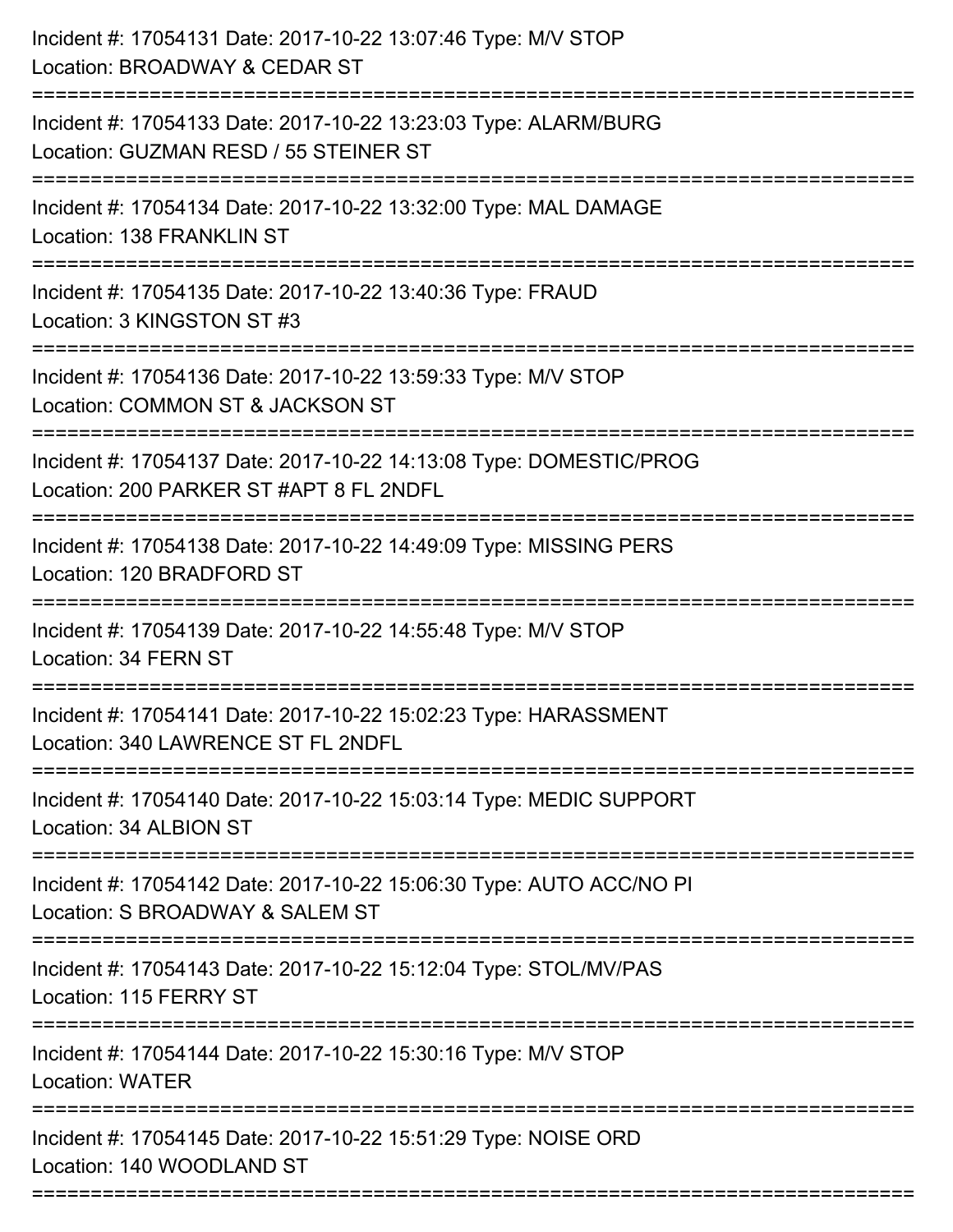Location: 19 NEWTON ST

| Incident #: 17054147 Date: 2017-10-22 15:57:41 Type: DISORDERLY<br>Location: 9 SUMMER ST                               |
|------------------------------------------------------------------------------------------------------------------------|
| Incident #: 17054148 Date: 2017-10-22 16:14:58 Type: NOISE ORD<br>Location: BROADWAY AV & WEST ST                      |
| Incident #: 17054149 Date: 2017-10-22 16:22:34 Type: FIGHT<br>Location: 353 ELM ST                                     |
| Incident #: 17054150 Date: 2017-10-22 16:36:14 Type: A&B PAST<br>Location: 11 TYLER ST                                 |
| Incident #: 17054151 Date: 2017-10-22 16:37:36 Type: AUTO ACC/PI<br>Location: HAVERHILL ST & OXFORD ST                 |
| Incident #: 17054152 Date: 2017-10-22 16:41:23 Type: DRUG VIO<br>Location: AUTO ZONE / 380 BROADWAY<br>--------------- |
| Incident #: 17054153 Date: 2017-10-22 16:45:29 Type: MEDIC SUPPORT<br>Location: DAYBREAK SHELTER / 19 WINTER ST        |
| Incident #: 17054154 Date: 2017-10-22 17:24:08 Type: LARCENY/PAST<br>Location: WALK IN / 479 BROADWAY                  |
| Incident #: 17054155 Date: 2017-10-22 17:31:22 Type: ALARM/BURG<br>Location: HONEY DEW DONUT / 342 BROADWAY            |
| Incident #: 17054156 Date: 2017-10-22 17:54:58 Type: M/V STOP<br>Location: COMMON ST & NEWBURY ST                      |
| Incident #: 17054157 Date: 2017-10-22 17:55:41 Type: M/V STOP<br>Location: BUTLER ST & MILTON ST                       |
| Incident #: 17054158 Date: 2017-10-22 18:05:12 Type: MAN DOWN<br>Location: 52 NEWBURY ST FL 3                          |
| Incident #: 17054159 Date: 2017-10-22 18:10:11 Type: M/V STOP<br>Location: 20 LORING ST                                |
| ---------------------------                                                                                            |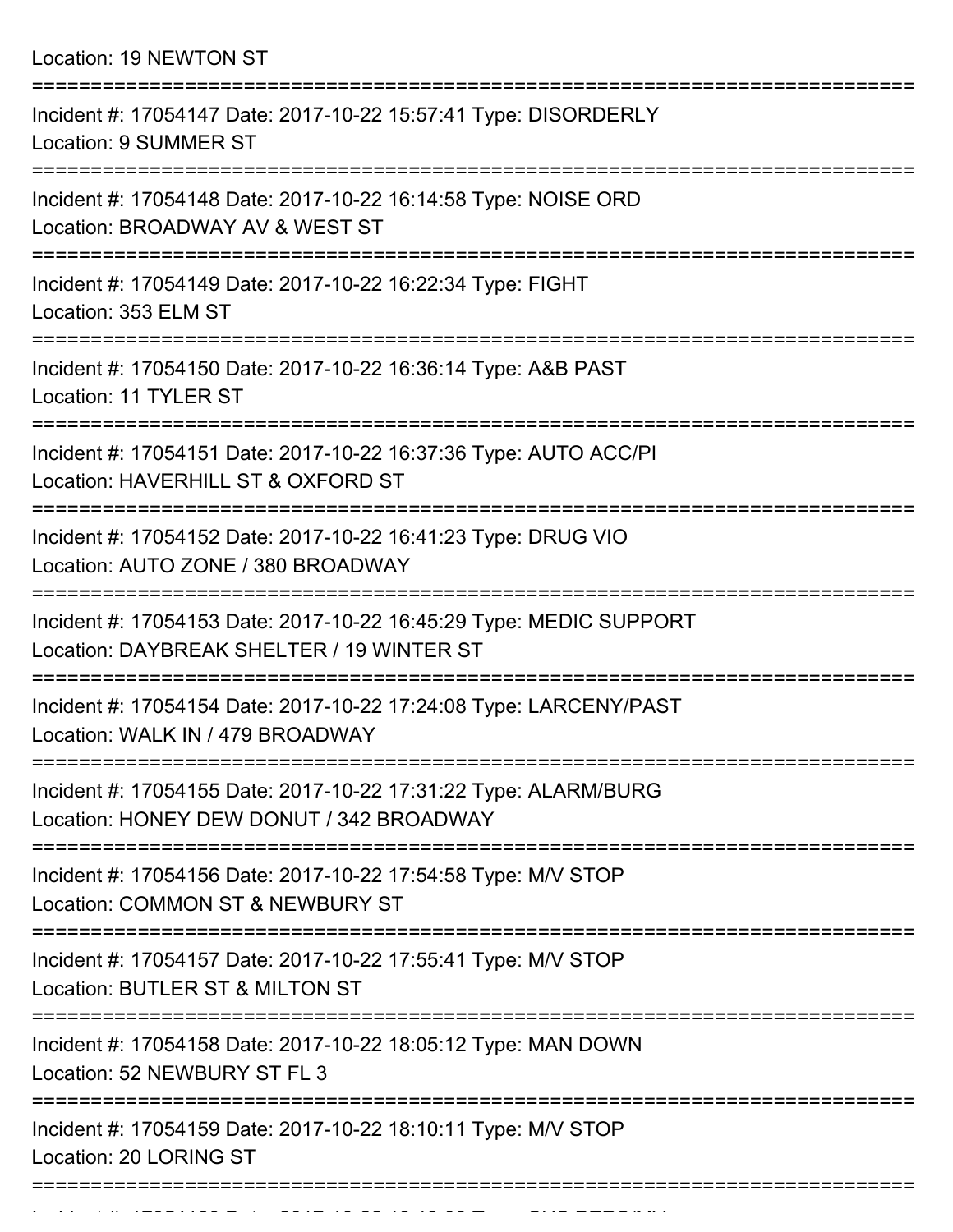Location: 89 EMMETT ST

| Incident #: 17054161 Date: 2017-10-22 18:15:23 Type: M/V STOP<br>Location: AMESBURY ST & ESSEX ST       |
|---------------------------------------------------------------------------------------------------------|
| Incident #: 17054162 Date: 2017-10-22 18:15:55 Type: DK (DRUNK)<br><b>Location: 47 TREMONT ST</b>       |
| Incident #: 17054163 Date: 2017-10-22 18:17:58 Type: GENERAL SERV<br>Location: 840 ESSEX ST             |
| Incident #: 17054164 Date: 2017-10-22 18:20:37 Type: M/V STOP<br>Location: EXETER ST & WINTHROP AV      |
| Incident #: 17054165 Date: 2017-10-22 18:22:26 Type: M/V STOP<br>Location: 33 SALEM ST                  |
| Incident #: 17054166 Date: 2017-10-22 18:22:50 Type: M/V STOP<br>Location: EXETER ST & WINTHROP AV      |
| Incident #: 17054167 Date: 2017-10-22 18:24:45 Type: M/V STOP<br>Location: N PARISH & WINTHROP          |
| Incident #: 17054168 Date: 2017-10-22 18:27:46 Type: M/V STOP<br>Location: CHICKERING ST & WINTHROP AV  |
| Incident #: 17054169 Date: 2017-10-22 18:37:51 Type: 209A/VIOLATION<br>Location: WALK IN / 90 LOWELL ST |
| Incident #: 17054170 Date: 2017-10-22 18:46:18 Type: M/V STOP<br>Location: WENDYS / 55 HAMPSHIRE ST     |
| Incident #: 17054171 Date: 2017-10-22 18:48:53 Type: M/V STOP<br>Location: MARKET ST & SALEM ST         |
| Incident #: 17054172 Date: 2017-10-22 18:57:00 Type: MAN DOWN<br>Location: 159 LAWRENCE ST              |
| Incident #: 17054173 Date: 2017-10-22 19:25:04 Type: THREATS<br>Location: 51 ESSEX #6                   |
|                                                                                                         |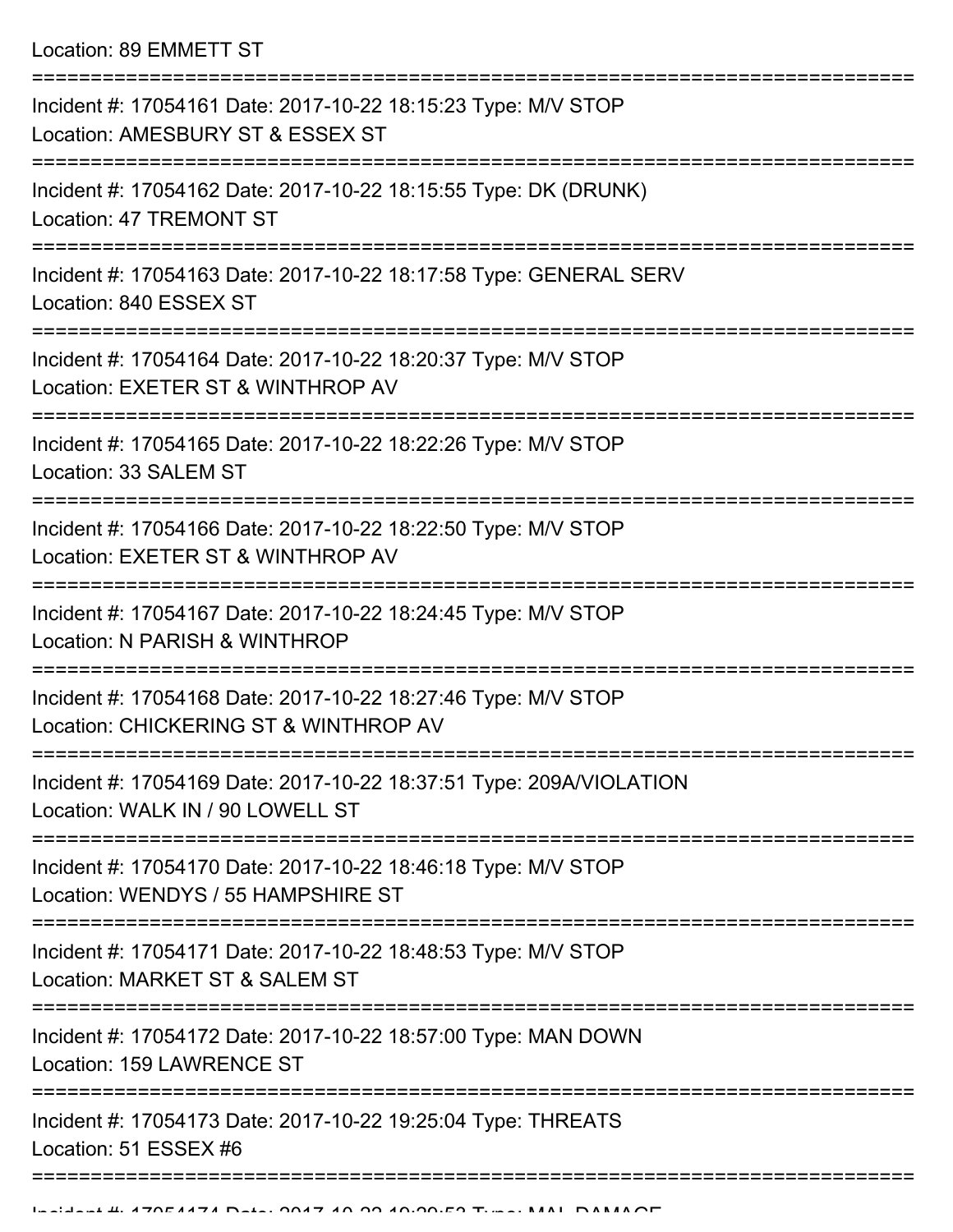| <b>Location: 89 NEWBURY ST</b>                                                                                                                                          |
|-------------------------------------------------------------------------------------------------------------------------------------------------------------------------|
| Incident #: 17054175 Date: 2017-10-22 19:52:57 Type: DRUG OVERDOSE<br>Location: 18 BROADWAY AV                                                                          |
| Incident #: 17054176 Date: 2017-10-22 19:59:38 Type: DOMESTIC/PROG<br>Location: 112 MARSTON ST                                                                          |
| Incident #: 17054177 Date: 2017-10-22 20:26:34 Type: 911 HANG UP<br>Location: 483 S BROADWAY #4<br>:===========================                                         |
| Incident #: 17054178 Date: 2017-10-22 20:59:42 Type: SUS PERS/MV<br>Location: 34 BYRON AV                                                                               |
| Incident #: 17054179 Date: 2017-10-22 21:38:33 Type: MAN DOWN<br>Location: LAWRENCE ST & MYRTLE ST                                                                      |
| Incident #: 17054180 Date: 2017-10-22 21:47:08 Type: UNWANTEDGUEST<br>Location: 389 BROADWAY                                                                            |
| Incident #: 17054181 Date: 2017-10-22 21:51:52 Type: DISTURBANCE<br>Location: 461 BROADWAY                                                                              |
| =====================================<br>Incident #: 17054182 Date: 2017-10-22 21:55:08 Type: DOMESTIC/PROG<br>Location: 48 BROOKFIELD ST FL 1<br>===================== |
| Incident #: 17054183 Date: 2017-10-22 22:29:46 Type: DOMESTIC/PROG<br>Location: 86 S BROADWAY FL 3                                                                      |
| Incident #: 17054184 Date: 2017-10-22 22:30:21 Type: LOUD NOISE<br>Location: 89 THORNTON ST                                                                             |
| Incident #: 17054185 Date: 2017-10-22 22:31:05 Type: MEDIC SUPPORT<br>Location: 374 ELM ST #44                                                                          |
| Incident #: 17054186 Date: 2017-10-22 22:35:14 Type: DISTURBANCE<br>Location: 374 ELM ST #44                                                                            |
| Incident #: 17054187 Date: 2017-10-22 22:41:54 Type: DRUG VIO<br>Location: 482 LOWELL ST                                                                                |

Incident #: 17054188 Date: 2017-10-22 22:51:09 Type: HIT & RUN M/V